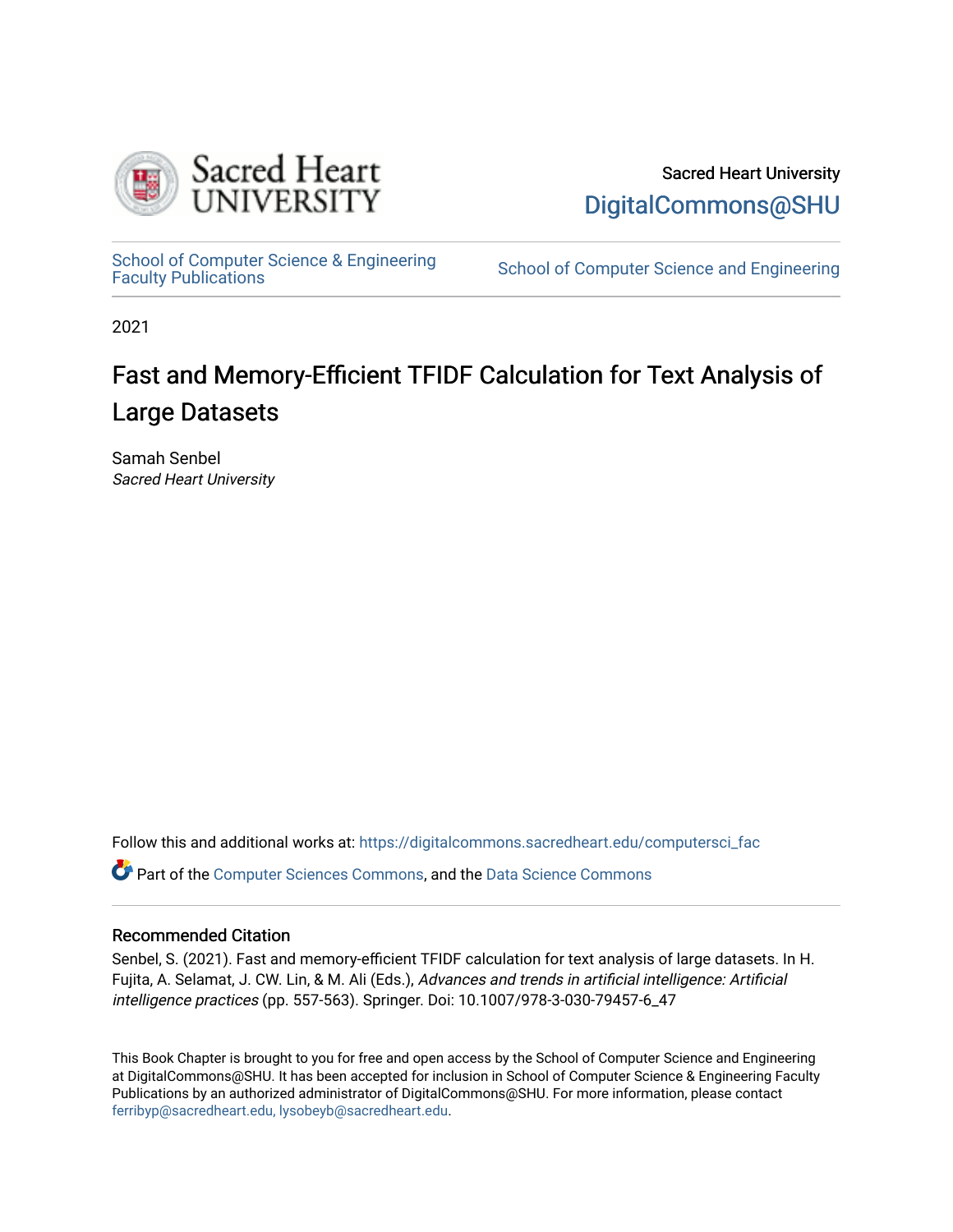## **Fast and Memory-efficient TFIDF Calculation for Text Analysis of Large Datasets**

**Abstract.** Term frequency – Inverse Document Frequency (TFIDF) is a vital first step in text analytics for information retrieval and machine learning applications. It is a memory-intensive and complex task due to the need to create and process a large sparse matrix of term frequencies, with the documents as rows and the term as columns and populate it with the term frequency of each word in each document.

The standard method of storing the sparse array is the "Compressed Sparse Row" (CSR), which stores the sparse array as three one-dimensional arrays for the row id, column id, and term frequencies. We propose an alternate representation to the CSR: a list of lists (LIL) where each document is represented as its own list of tuples and each tuple storing the column id and the term frequency value. We implemented both techniques to compare their memory efficiency and speed. The new LIL representation increase the memory capacity by 52% and is only 12% slower in processing time. This enables researchers with limited processing power to be able to work on bigger text analysis datasets.

**Keywords:** Text Analysis, Information Retrieval, TFIDF, Term Frequency, Data Structures, Memory Allocation.

### **1 Introduction**

Information retrieval (IR) is an important part of computing, it is the process of obtaining information that are relevant to an information need from a collection of resources. IR searches can be based on text or other content-based indexing, and the search could be for information in a document, searching for documents themselves, and also searching for the metadata that describes data for data mining applications.

Text Analysis is one of the major application fields for machine learning algorithms used in IR. Natural language data is generated by humans through books, articles, reviews, and social media posts among other sources. However the raw natural language data cannot be fed directly to the machine learning or other text analysis algorithms because most are based on numerical feature vectors rather than the raw text with variable length. In order to solve this problem, researchers designed techniques to extract numerical features from text content. And then, the corpus of text content can be represented by a matrix.

In information retrieval, the "term frequency – [inverse document frequency"](http://en.wikipedia.org/wiki/Tf%E2%80%93idf) (also called TFIDF), is a well know method to evaluate how important is a word in a document. TFIDF comes up a lot in research work because it's both a [corpus](https://en.wikipedia.org/wiki/Text_corpus) exploration method and a pre-processing step for many other text-mining measures and models.

Research on the TFIDF is mostly concentrated on improving its performance and tailoring it to specific applications. Yamout et al. [8] devised and compared the performance of three new weighting techniques to improve the TFIDF weighting technique.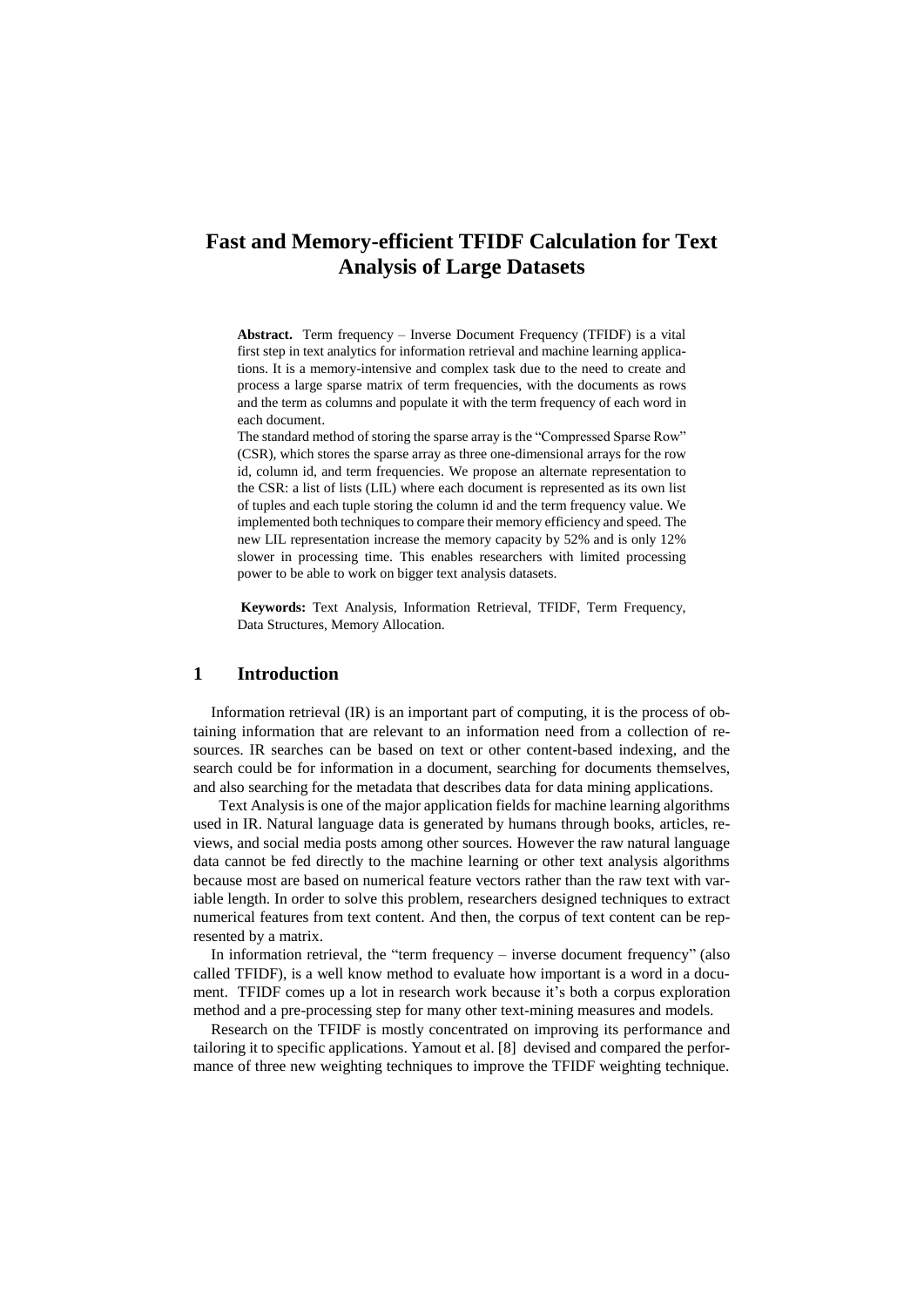Zhao et al. [10] used a modified TFIDF method to do topic modeling on healthcare related publications. TFIDF is also used in several text mining applications such as research paper classification [2], hate speech on social media detection [3], grading and review systems [5], Spam email detection [7] and sentiment analysis [9].

In this paper, we present a new method for representing and calculating the TFIDF and compare its performance with the traditional method. This paper is organized as follows: In section 2, we describe how to calculate the TFIDF and the review the different methods to represent the data structure needed. We also describe our new algorithm for calculating the TFIDF. Section 3 presents our implementation results, and section 4 concludes our work.

## **2 TFIDF Calculation**

 $\mathcal{L}_{\mathrm{eff}}$ 

Given a corpus of documents with N documents, our goal is to calculate the TFIDF of all words in the corpus. There are several variations on how to calculate it [6]. The term frequency (TF) used in this paper is defined as

$$
TF_{i,j} = \frac{n_{i,j}}{\sum_{k} n_{k,j}}\tag{1}
$$

where,  $n_{i,j}$  represents the number of occurrences of word  $t_i$  in row  $d_j$  and  $\sum_{k=1}^{n_k} r_k$  represents the total number of occurrences of words in row  $d_i$ . K and D are the number of keywords and documents (rows), respectively. The document frequency (DF) is how many times each keyword appears in the collection of documents. It is calculated by dividing the number of documents that contain a specific keyword by the total number of documents (eqn 2).

$$
DF_{i,j} = \frac{|d_j \in D : t_j \in d_j|}{|D|} \tag{2}
$$

Keywords with a high DF value cannot have high importance because they commonly appear in the most documents. Accordingly, the IDF that is an inverse of the DF is used to measure an importance of keywords in the collection of documents. The IDF is defined as:

$$
IDF_{i,j} = \log \frac{|D|}{|d_j \in D : t_j \in d_j|}
$$
\n<sup>(3)</sup>

Using Eqs. (1) and (3), the TF-IDF is defined as

$$
TFIDF = TF \times IDF \tag{4}
$$

In order to compute the TFIDF, we start by separating the words in each document into a list of individual words. Calculating the TF is straightforward as it only requires one document at a time: number of repetitions of each word is calculated and divided by the number of words in the document. Calculating the IDF is much harder: To get the IDF, we need four data structures: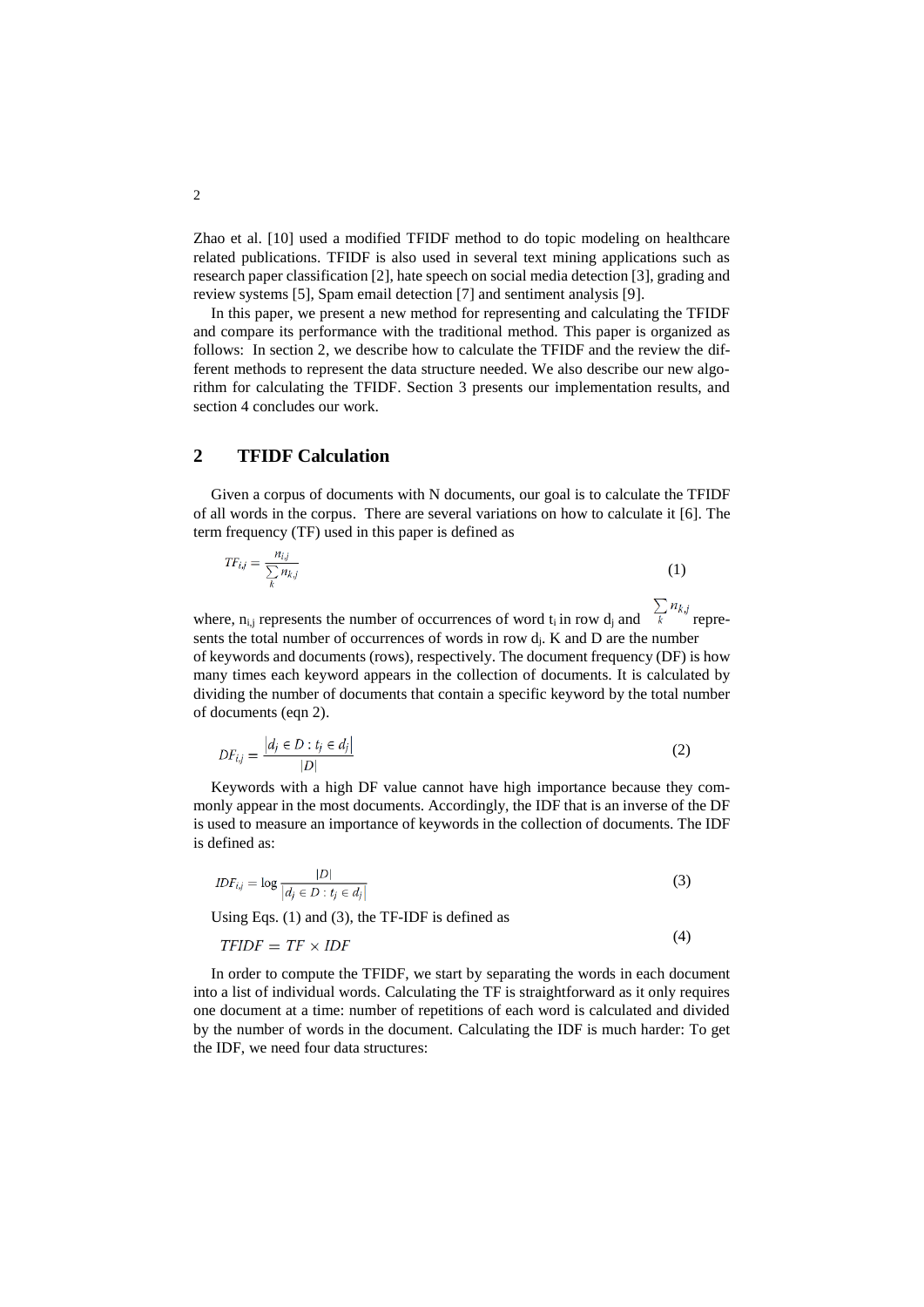- A list of all keywords in the corpus (K). This list is initially empty and grows as documents are read and processed.
- A one-dimensional list of all words in a certain document (W). This structure is used for storing the words of a document as it is being processed.
- The two-dimensional sparse array (TF) for storing the TF: the number of rows is the number of documents, and the columns represent the set of all words used in the corpus.
- A one dimensional list of document frequencies (DF), which is a parallel list of K and has the same size, it has the count of how many document contain that word.

 The TF array is typically extremely large and sparse. It is extremely memory intensive and makes calculating the TFIDF impossible for a large dataset. It also slows down the calculation of the DF, as all cells have to added up, those with values and those with zeros. Therefore, it is typical to store it as a sparse matrix and do the calculation directly on it, and that also speeds up the calculations as well. There are several well-known techniques to compress a sparse matrix, figure 1 shows an example of a sparse matrix generated from a set of similar documents (tweets in this case) and three possible sparse matrix representations:



**Figure 1.** Sparse Matrix storage techniques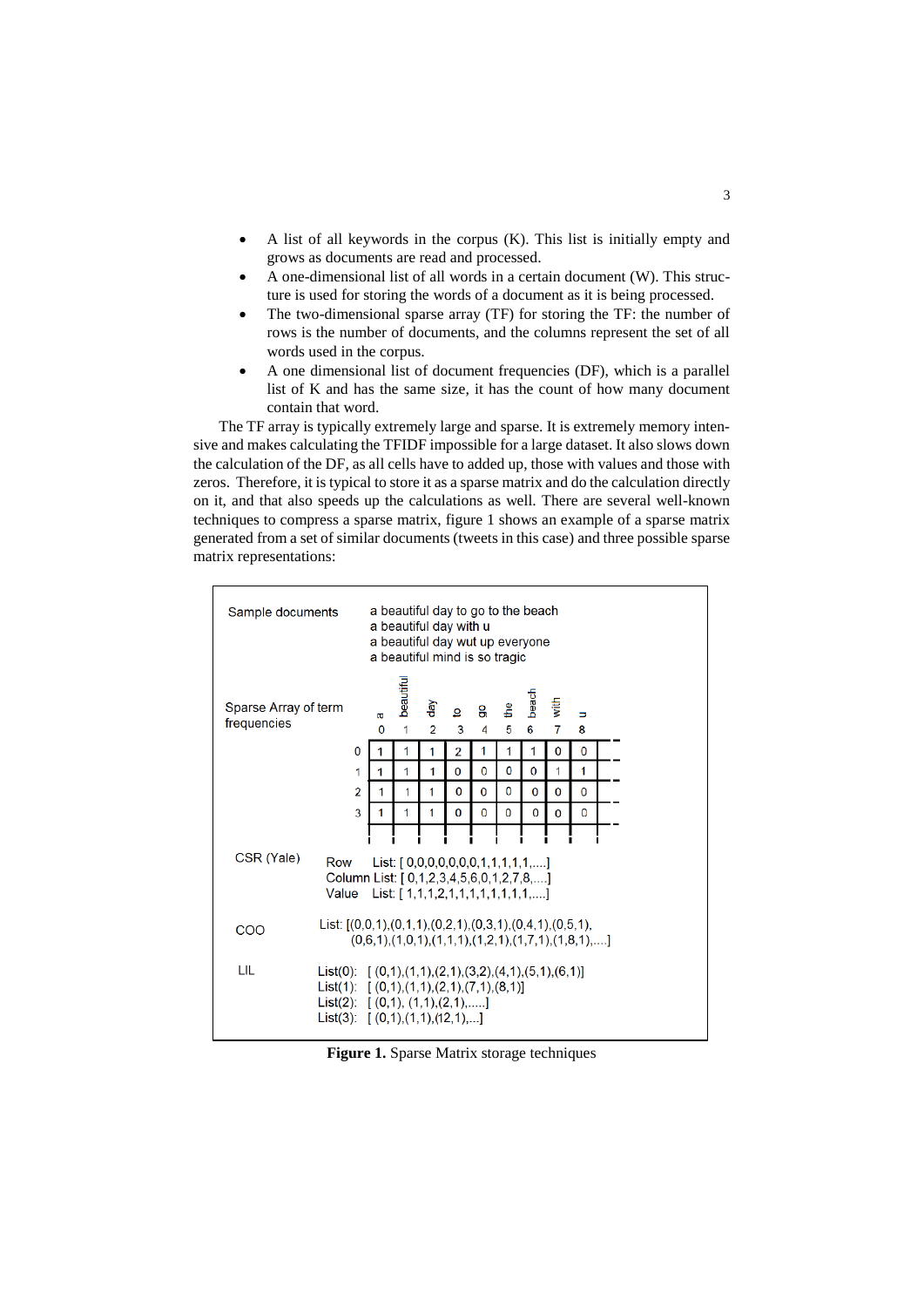#### **a) Compressed sparse row (CSR or Yale format)**

The compressed sparse row (CSR) or Yale format represents a sparse matrix by three one-dimensional arrays that respectively contain nonzero values of the count of occurrences of words in a document, the document index, and the word id index in K [1]. This is the default representation used to generate the TFIDF in the R and the Python programming languages.

#### **b) Coordinate list (COO)**

COO stores a list of (row, column, value) tuples representing the document number, word index in K and number of occurrences in that document, respectively. The entries are sorted first by row index and then by column index, to improve access times.

#### **c) List of lists (LIL)**

LIL stores the data as group of lists arranged as an array: one list per document, with each entry containing the column index which references the word id in the word set array (K), and the number of times that word is found in this document. Typically, these entries are kept sorted by column index for faster lookup. This is the most compact representation, as the document number is not stored for each word.

The CSR is the typical representation used in TFIDF calculations. In this work, we implement and test the three representations for the calculation of the TFIDF to compare the performance in time and space. The LIL representation takes the least amount of space as there is no need to add the row number to each data point, providing a saving of about 30% over the CSR & COO and enabling the processing of larger datasets. Algorithm 1 shows our proposed algorithm to get the TFIDF based on the LIL data structure. The code opens the text file containing the documents, one per line, loads them into the data structures, and then calculates the TFIDF for all words in the corpus.

#### **Algorithm 1**: Proposed TFIDF calculation using the LIL representation

|                | Initiate lists: K, W, TF and DF                                               |
|----------------|-------------------------------------------------------------------------------|
| $\overline{2}$ | $\frac{1}{\pi}$ First: read data from input file and get the term frequencies |
| 3              | $r = 0$ // data row counter                                                   |
| $\overline{4}$ | while filement $!=$ EOL                                                       |
| 5              | Initiate list W                                                               |
| 6              | Read one line of data and save it in W                                        |
|                | <b>for</b> ( $i=0$ ; $i<$ W.size( $(i++1)$                                    |
| 8              | Read one word w from row r                                                    |
| 9              | if $w$ not in $K$                                                             |
| 10             | Add w to list K                                                               |
| 11             | $\mathbf{if}$ w not in W                                                      |
| 12             | Add w to list W                                                               |
| 12             | Create tuple $(K.get[w], 1)$ and insert into row r of TF                      |
| 14             | else                                                                          |
| 15             | Go back in TR until you find the column with that keyword                     |
| 16             | Add one to its value                                                          |
| 17             | $r++$                                                                         |

4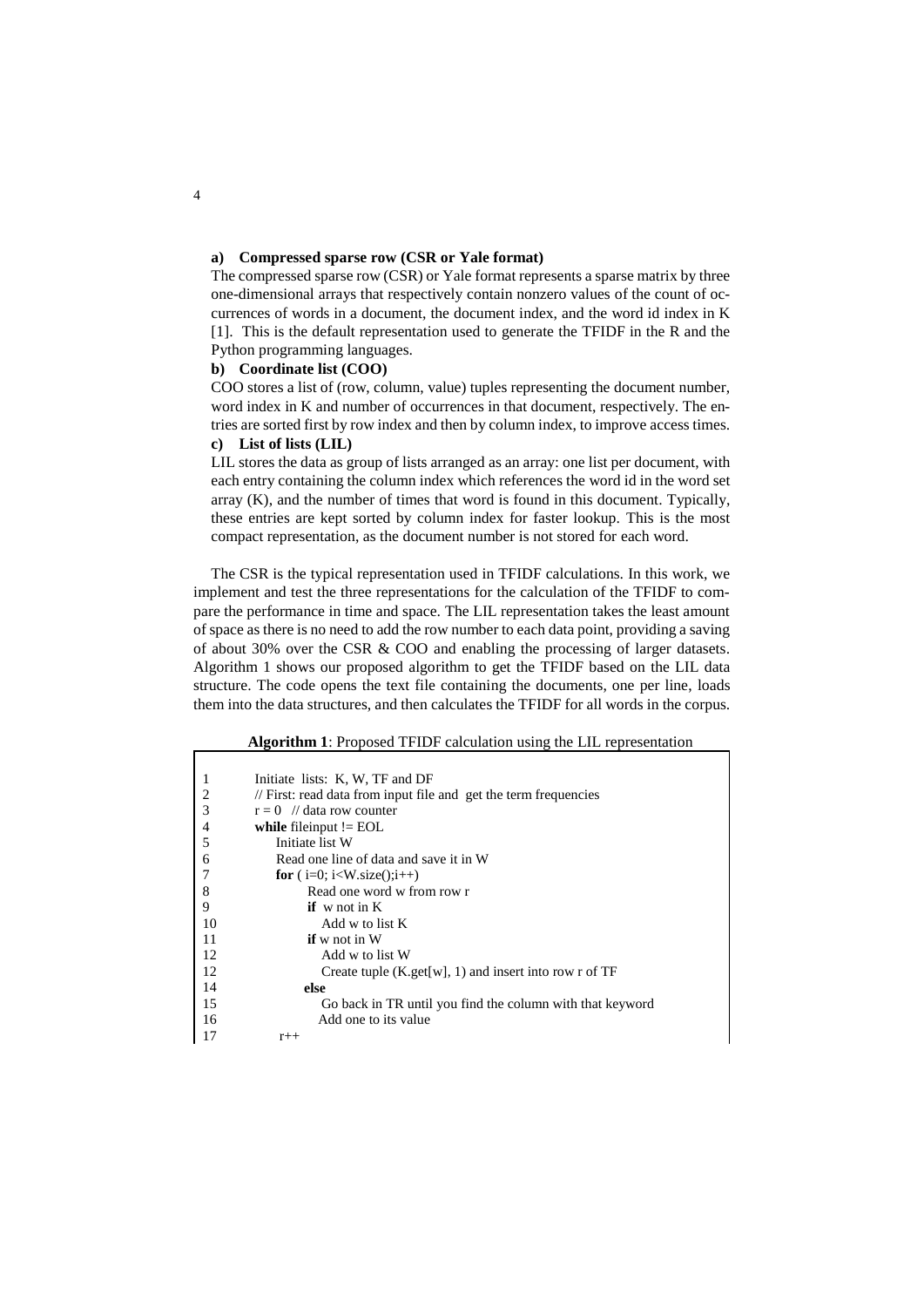```
18
19
20
21
22
23
24
25
         // Next: get DF and calculate TFIDF for all terms
         for (int i=0; i<rr; i++)
             for (int j = 0; j < TR[i].size(); j++) DF[TR[i].get(j).value]++;
         for (int i=0; i<r ; i++)
            for (int j= 0; j < TR[i].size(); j++)
                TFIDF = (TF[ii].get(i).count)*log(DF.size() / (DF[TR[i].get(i).value]); // Print it out or save it in TR
```
## **3 Results**

In order to demonstrate the validation and applicability of the proposed technique, we evaluate the performance of the system based on actual social media data. As the experimental data of performance evaluation, we use a large dataset of tweets used for sentiment analysis [4] as our test set. We used the Java programming language to implement four TFIDF calculation techniques: the original two-dimensional representation and the three sparse matrices representation. All were coded and tested using the same i5 laptop with 8G of memory to compare their memory capacity and the timeefficiency. Table 1 shows the dimensions of the data matrix, and the running time for each technique.

| Number of     | Number of unique | Number     | Processing Time in seconds |            |       |            |
|---------------|------------------|------------|----------------------------|------------|-------|------------|
| tweets (rows) | words (Columns)  | of Cells   | 2D array                   | <b>CSR</b> | COO   | <b>LIL</b> |
| 10,000        | 14,677           | 131,760    | 45                         | 3.15       | 3.18  | 3.22       |
| 20,000        | 21,156           | 249,344    | 249                        | 6.59       | 8.34  | 8.67       |
| 100,000       | 53,551           | 1,236,186  | Fail                       | 38.55      | 41.16 | 41.71      |
| 500,000       | 130,015          | 6,241,033  | Fail                       | 242        | 249   | 249        |
| 1,000,000     | 202,282          | 12,431,720 | Fail                       | 581        | 609   | 685        |
| 2,000,000     | 243,486          | 26,224,253 | Fail                       | 2559       | 2749  | 2823       |
| 3,000,000     | 273,866          | 41,482,271 | Fail                       | Fail       | 4439  | 4559       |
| 3,200,000     | 277,921          | 43,947,980 | Fail                       | Fail       | Fail  | 5036       |
| 3,400,000     | 283,126          | 46,419,738 | Fail                       | Fail       | Fail  | 5211       |

**Table 1.** Performance results for the different data structures

The results show two findings: All three sparse matrix representations have a significant decrease in processing time compared to using the original two-dimensional matrix. This is due to the much smaller number of values to be processed. The CSR representation has a slight advantage on speed due to its simple structure of three lists of integers, with no complex tuple structures used.

The second finding is that the LIL data structure can accommodate a bigger dataset in memory for processing. This is due to the fact that there is a significant memory reduction due to the fact that there is no need to store the row number for each word. We were able to process 3,399,946 tweets compared to 2,236,948 using the popular CSR representation or COO.